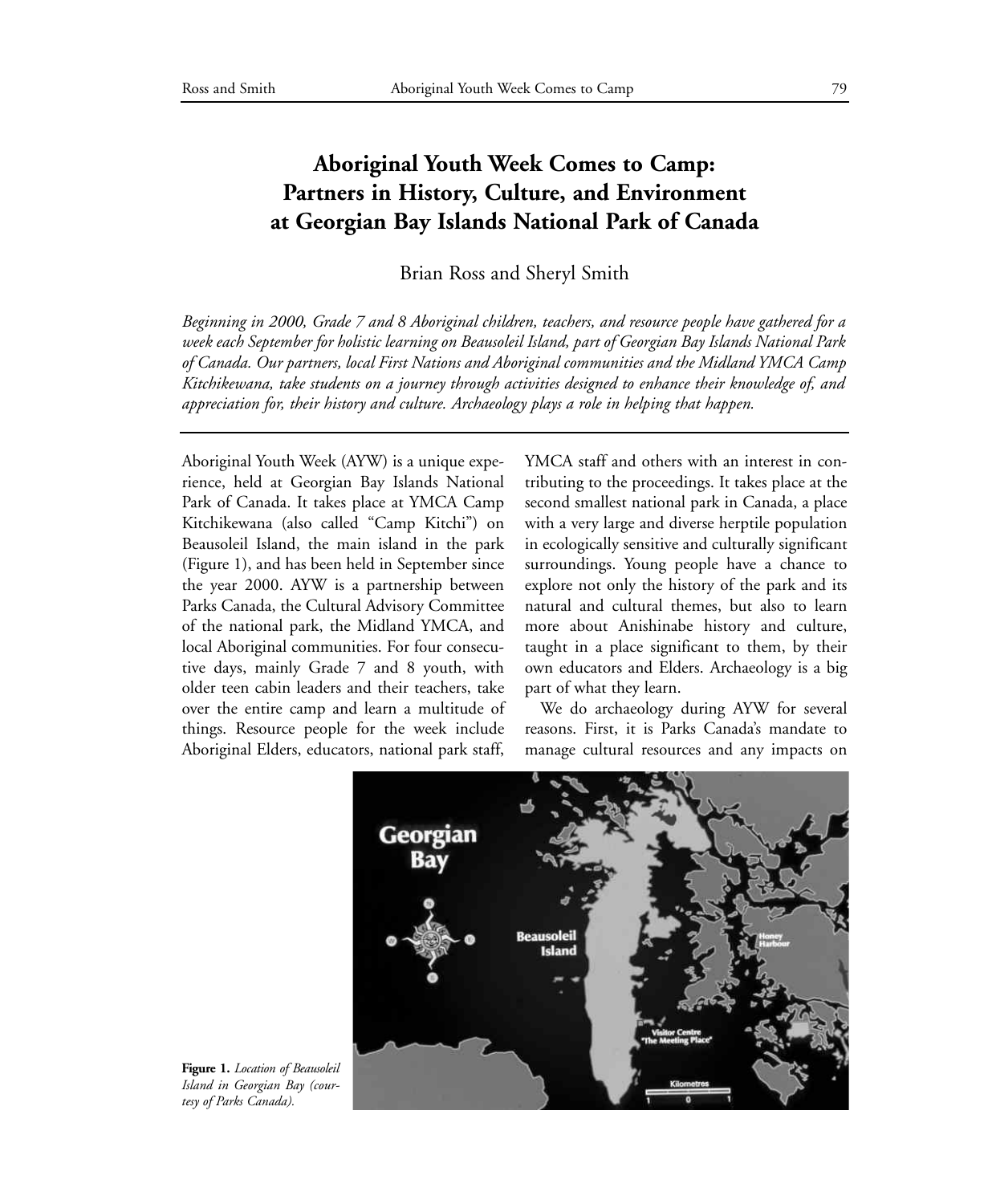those resources. Beausoleil Island contains evidence of at least 5,000 years of Aboriginal occupation. Human use of the island, especially in the last 100 years, has resulted in impacts to those archaeological resources, which must be mitigated and monitored. The YMCA Camp itself is responsible for some of those impacts, since it is situated on the site of the so-called "Ojibway Settlement" of the mid-nineteenth century. Cabins, sewer lines and other modern amenities have cut into deposits; thousands of little feet each summer have churned up artifacts. The YMCA Camp participates in archaeological mitigation by Parks Canada staff, houses the archaeology crew, helps pay for the work, and teaches cultural resource conservation and management messages to their campers and families.

Second, our long-range mitigation and management programme for the archaeological resources of the national park help illustrate the direct links between Anishinaabe people of the Georgian Bay area and the island which many families call "home". In particular, the Chippewas of Beausoleil First Nation (now living at Christian Island), trace their ancestry to this place and beyond, as do many families of Aboriginal heritage in the Honey Harbour area. A third reason why we do archaeology here, is that it helps us connect scientific knowledge with traditional Aboriginal knowledge in very tangible ways. When Elders can hold artifacts in their hands, establishing a connection with the people who made them, the sense of history is very clear.

YMCA Camp Kitchikewana is located on the sheltered eastern shore of the island (which is known in Ojibway as "Baamidonegog" or "rocky place floating about the mouth of a river"), at Treasure Bay. The camp is in the transition zone from sandy deciduous woodlands to the bedrock-and-coniferous forest cover immortalized in the Group of Seven's paintings. Evidence of nineteenth century cabins and outbuildings associated with Chief John Assance's community, which lived here from 1836 to 1856, is found throughout the camp. Features, artifacts, and cellar depressions have been mapped and those being disturbed are slated for excavation by Parks Canada.

The camp is one of the oldest and largest YMCA camps in Ontario, and is based in Midland. Its history goes back to the Boys Parliament of Canada established around 1900; the YMCA camp itself was set up in the same location in 1919-1920, before the national park came into being in the late 1920s. So, even though it seems to be a strange use of a national park, the camp, and one other like it, still lease lands there. We should also mention that Parks Canada itself also operates a seasonal campground, day use area, and visitor centre on the island. Initially with a recreational focus and some teaching of so-called "native lore", the YMCA camp has, in the last 15 years, shifted its focus to environmental awareness and includes messages relating to Parks Canada's natural and cultural heritage themes. YMCA Camp Kitchi and its staff have become our partners in educating the public about preserving these values for future generations.

Outdoor education programs for school groups are the mainstay of Camp Kitchi's activities in shoulder seasons (May-June, September-October). Elders from the Cultural Advisory Committee at the national park noticed that lots of non-native kids were able to attend Camp Kitchi to learn about the history and culture of the area, but wondered why their own Aboriginal children didn't have the same opportunity. The simple answer was, no one ever asked the question before! So, working together, the Committee, community representatives, Parks Canada staff and YMCA staff created Aboriginal Youth Week to meet that need.

Seven Anishinaabeg communities (Figure 2) usually send committee members and young people to the youth camp. They are: Chippewas of Beausoleil, Georgina Island, Mnjikaning (formerly Rama), Moose Deer Point, and Wasauksing First Nations together with the Georgian Bay Métis Council and the Barrie Area Native Advisory Circle. We should mention that the Mohawks of Wahta from Bala, Ontario also participate on the Cultural Advisory Committee, but do not send youth to this camp, which has a mainly Anishinaabe focus. In 2002, approximately 75 children from six communities attended.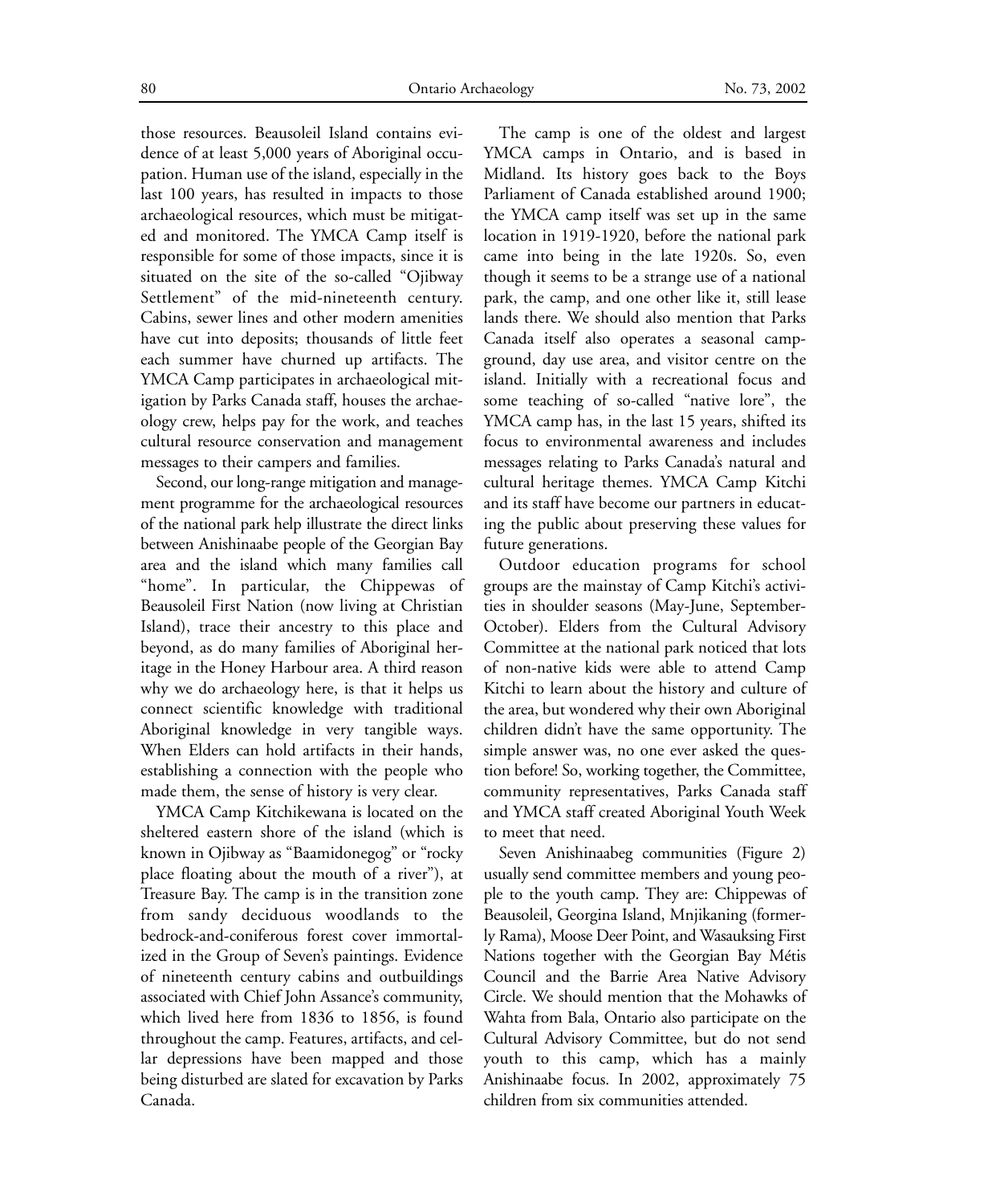

Young people learn many things during their stay in camp. The seven Grandfather teachings (wisdom, love, respect, bravery, honesty, humility, and truth) are presented by Elders, with the "Ojibway word of the day" at every meal. They are encouraged to listen to Ojibway speakers, to speak Ojibway, and to try out their singing and drumming skills. Traditional crafts and skills like leatherwork, skinning rabbits or smoking fish are presented in rotational blocks, so every person tries every activity. A guided hike helps them understand the island's natural environment in the context of Anishinaabe traditional knowledge, places of interest in the history of the park, etc. Skits encourage them to work in teams, to present information publicly, and to show their communities with pride. They also go to the archaeological dig, help screen the backdirt, ask questions of the crew, and visit the field lab where they can see the artifacts that have been found (Figure 3). At supper every night, the "artifact of the day" is shown by one of the archaeological crew and its significance is shared with them. The final night in residence culminates in a traditional Feast and a Drum Social. They are encouraged to keep a diary of their experiences and they are given the chance to hear gender-based teachings on their roles in Anishinaabe society. All around them are Aboriginal role models—Elders, teachers, resource people, park staff, staff of their own First Nations, archaeologists—who encourage them to walk their path in life "in a good way". It is a powerful week, full of learning.

In the archaeological activities, they are presented with physical evidence of their own history, and given two perspectives on what things are. One example is the discussion associated with finding pieces of lead in the historical layers of the dig. To Western-trained archaeologists, these amorphous bits of lead have a utilitarian purpose: to be melted into lead shot or used as weights on a fishing line. But one day at a



**Figure 3.** *Archaeologist Cesare D'Annibale explains aspects of the archaeological site to participants in Aboriginal Youth Week (courtesy of Parks Canada).*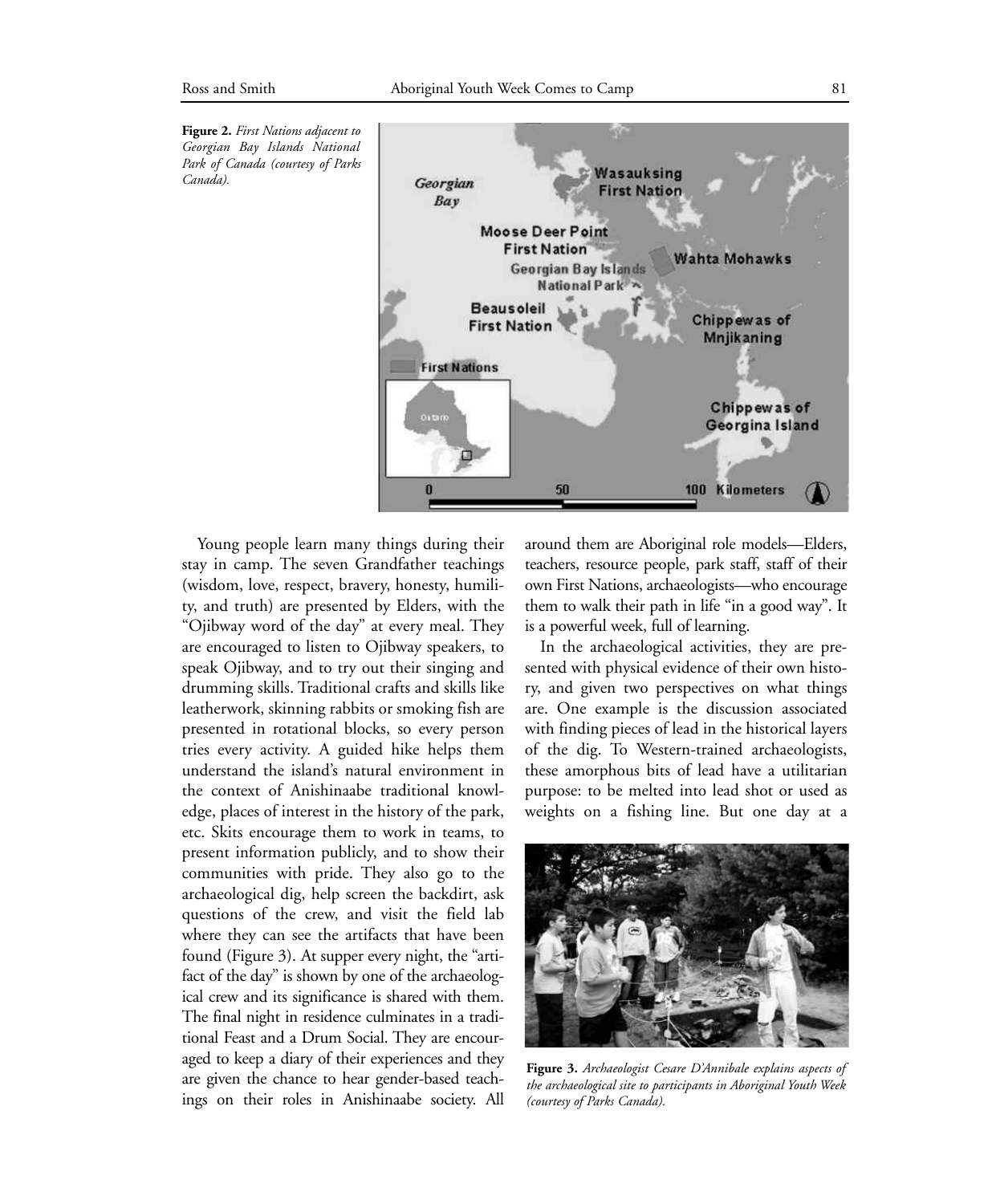Cultural Advisory Committee meeting in September 2001, where these pieces of lead were being passed around as part of the assemblage of typical objects found the previous year, an Elder pulled his ceremonial pipe out of its leather bag and showed how the soapstone had been carved in relief, in such a way as to receive a lead inlay, which made a decorative silver-looking pattern against the dark stone. His pipe, he told us, was more than 200 years old and had been passed down to him for safekeeping and use in Midewiwin ceremonies. This kind of evidence shows the young people that "they have always been here" and helps engender pride in their past.

This year, three of the archaeological crew were of Aboriginal heritage; they were joined by a young Aboriginal person attending the camp who has a special aptitude for archaeology and who acted as "heritage interpreter" when groups rotated to the area for the activity. Visiting students are encouraged to ask questions and to raise issues with the archaeological crew. One of the drawbacks though, is the enthusiasm with which students respond to watching archaeology. Staff find they have to reinforce the "leave it in the ground message" when the students get excited about being able to find things. They want to go home and dig everything up, so the need for an education in archaeology, good recording practices, and scientific methods has to be repeated. Many young people have not had much exposure to archaeology as a career, although forensics is a trendy subject on TV and in movies. To see archaeologists working in front of them is a good experience. They begin to think about contributing to their communities' well-being by taking Native Studies or Anthropology. There is no doubt that positive role models help with that kind of thinking. We continue to seek out and hire Aboriginal people for the crew whenever possible. The federal government has a special mechanism for hiring under-represented employment groups, which allows us to target self-identified minorities like Aboriginal people. Although the Camp Kitchi dig is usually only one month in duration, for some mature applicants, one month away from

home is "do-able" in terms of family responsibilities and gives them experience which can lead to other opportunities in the future. Sometimes extensions of job terms are possible. Hiring Aboriginal students on the regular seasonal crew reinforces our commitment to providing meaningful career training opportunities and increases sharing of traditional knowledge among the archaeological crew members as well. Those jobs provide needed economic inputs to communities, too. We have been amazed at the quality of work and commitment that archaeological labourers have brought to the Camp Kitchi digs over the years (Figure 4).

Elders are supportive of the work being done; one effect of having the Cultural Advisory Committee oversee the project as well as the Youth Week experience, is being able to have a "Ground-Breaking Ceremony" to honour Mother Earth, before the dig begins each fall. And, Elders are asked for advice and opinions on specific artifacts



**Figure 4.** *Archaeological labourer Arthur Ulrich works at the site in 2002 (courtesy of Parks Canada).*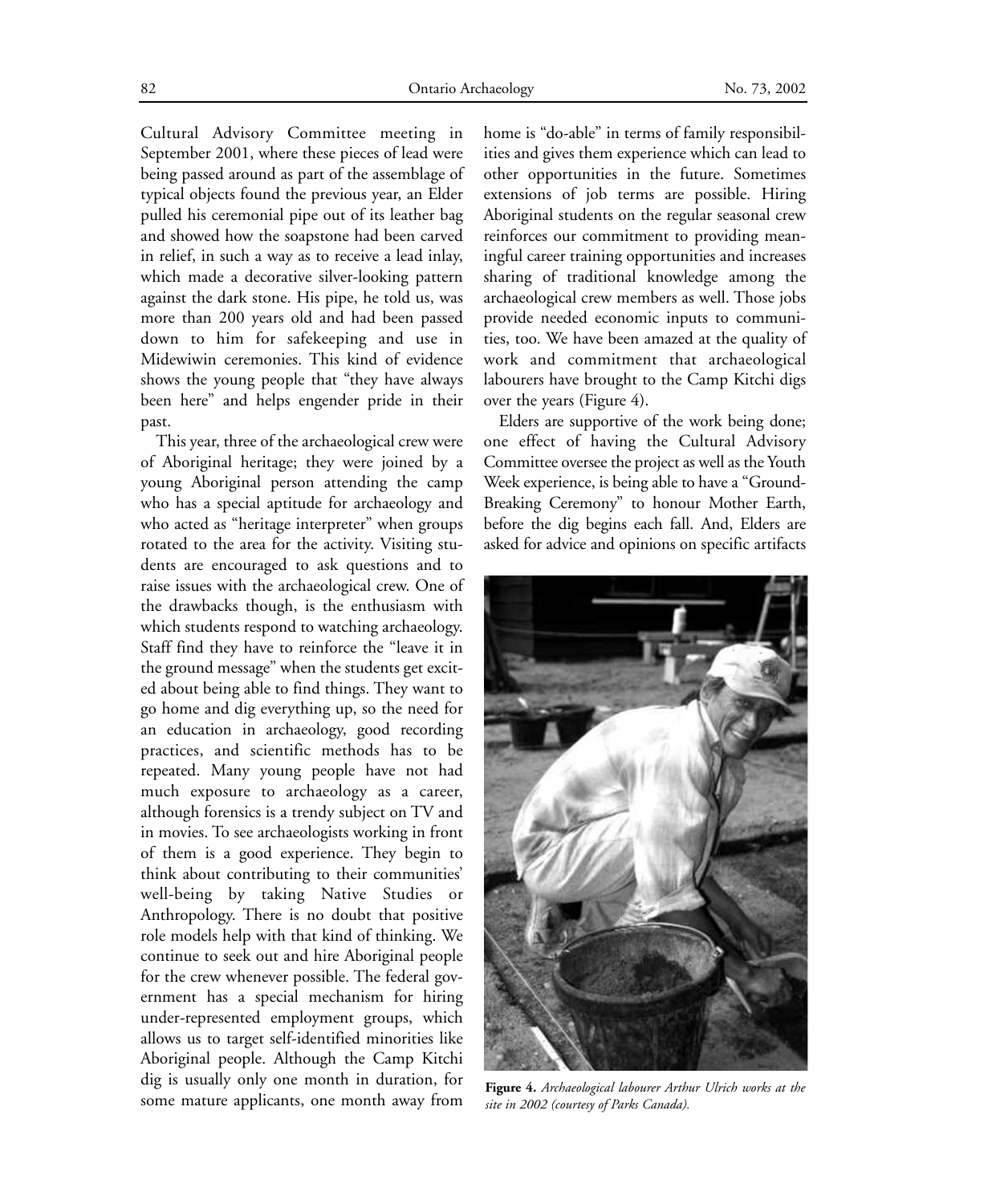that are found in the course of the work. They visit the dig frequently during the week, often sitting on a bench provided for them and speaking quietly together in Ojibway while watching what is being found.

One of the strengths of the AYW programme is the partnerships that have formed as a result. The national park has established the position of Aboriginal Heritage Educator and has hired a person of Aboriginal heritage to do that work. She visits Aboriginal communities on park business, chairs the planning committee for AYW, facilitates the work of the Cultural Advisory Committee, and delivers heritage presentation programmes in the park and in outreach activities.

Each year's experiences with Aboriginal Youth Week build on the previous foundations and communities are eager to take part. Great pains are taken to have different activities and presentations each year, so one year's Grade 7 students do not receive the same activities when they visit again in Grade 8. The week is structured so that there are often two points of view given, both holistic and scientific. Students are encouraged to think for themselves and to find the significant elements of information in what is presented to them. The YMCA camp provides a structured environment, with bells rung at certain times to indicate rest periods, meals, etc. Students from different communities bunk together in the cabins and the people in each cabin eat together and share table duty. The YMCA camp staff are responsible for physical safety while campers are in residence and oversee recreational activities like canoeing and kayaking. They also scoop up any curious rattlesnakes which wander into camp—in 2002, one snake came along to a women's teaching given outdoors by an Elder from Chippewas of Beausoleil First Nation! (She later said, to another Elder, "they like to learn things!")

The ceremonial and spiritual part of one's life is reinforced during daily activities. Everyone (archaeologists and camp staff, too) is encouraged to be up and ready for a smudge before the day's activities start. Elders give examples to the youth in comportment, Aboriginal protocols and etiquette. Being attentive to dreams and the seven Grandfather teachings, being able to state one's name, nation and clan affiliations in the traditional language, are especially shown as part of everyday interaction. Oration and public speaking are encouraged with fireside story time. Tobacco is available in a special lounge area, to be used as offerings and to give to Elders if the young people have questions or problems they need help with. Dialogue is supported and leads to many interesting discussions.

The positive feedback we have received from this annual event has been tremendous. Aboriginal teachers find it a particularly good experience because it helps the students see the potential of staying in school, while still recognizing and honouring their Aboriginal heritage. This year as well, AYW was featured in a full page article by Maurice Switzer in *Anishinabek News*, a monthly publication which is distributed to over 40 First Nations across Ontario, and is widely read. Local First Nations councils and schools are able to plan their education budgets in advance, knowing that the event will be held again next year. Elders from each community also reinforce the positive messages learned at camp when students return to home and school, since many Elders volunteer in the schools with language and other programmes. AYW experiences are also shared across Parks Canada. National park staff write articles for newsletters and occasional publications such as *First Peoples Focus*, and they share information on how the programme is organized with their heritage presentation colleagues at national workshops. And now, you are part of our "feedback network" too! We hope, by this example, to encourage all OAS members to reach out into Aboriginal communities and to get involved in showcasing Aboriginal history. It is just as important that *we* learn to be open to other ways of thinking, as it is for Aboriginal youth and Elders to learn about archaeology and what Parks Canada does.

*Acknowledgments.* We thank and honour the Elders who have given generously of their wisdom and guidance throughout our work. The project we describe takes place in the ancient territory of the Huron/Wendat people, and in the